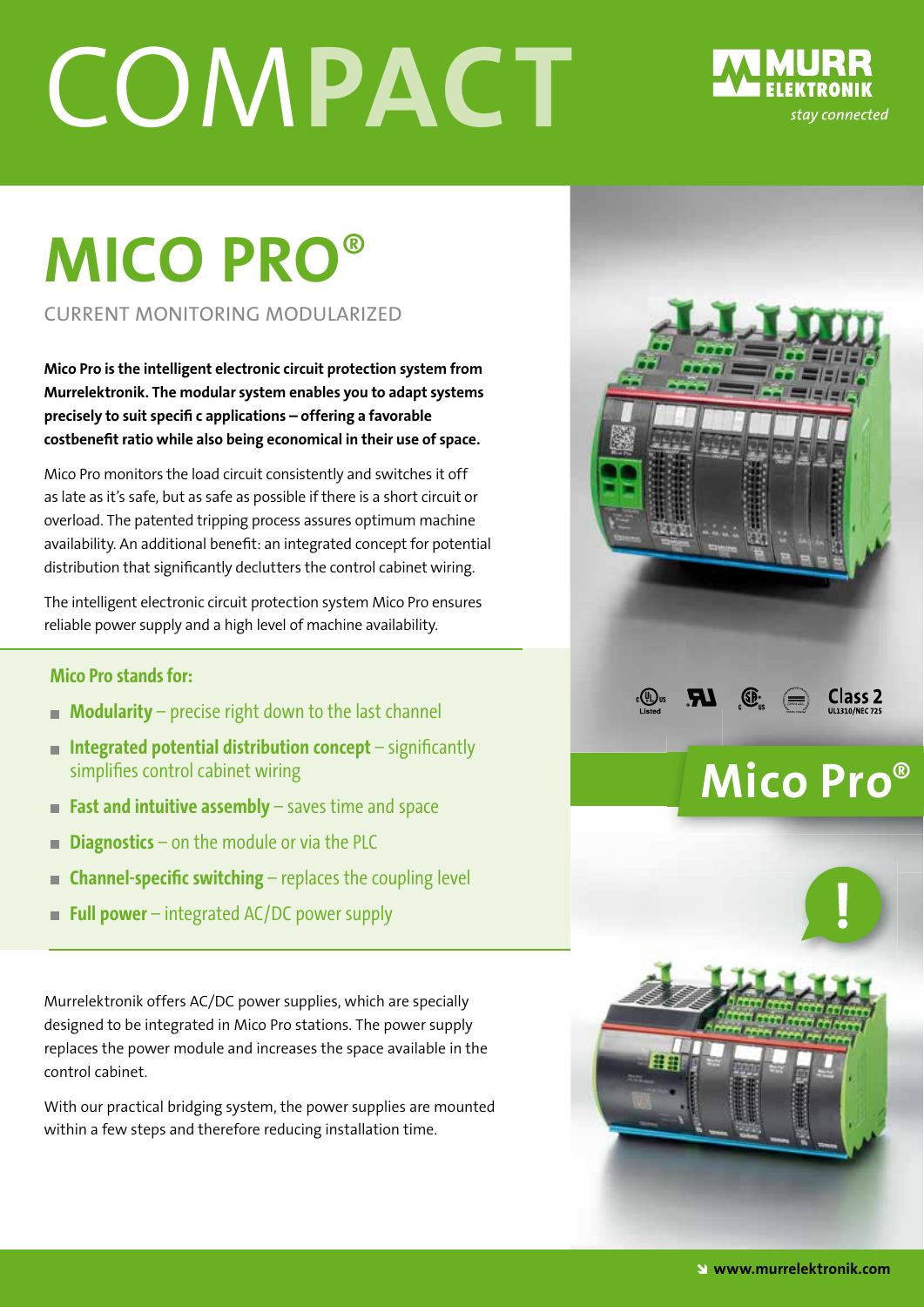#### **MODULARITY** – Precise down to the last channel

- Modular system for 12 and 24 V DC operating voltages
- Tool-free assembly for a closed system
- Pre-fixed modules with 1, 2 or 4 channels for tripping currents of 2, 4, 6, 8, 10 und 16 A – a tamper-proof solution
- Flexibly adjustable modules with 1, 2 or 4 channels for tripping currents of 1 to 10 A or 11 to 20 A – adjustable by pressing of a button
- Minimum space required: only 8, 12 and/or 24 mm per module
- Switch-mode power supply from 5 A to 20 A





#### **CONVENIENT HANDLING** – Assembly without tools

- Innovative bridging system connects the system
- Trim the bridge with pliers and snap into place
- Signal contacts for diagnostics and control signal via lateral spring contacts
- Push-in spring clamp terminals
- Clear view of all labels and the status of the LEDs



#### **DIAGNOSTICS** – On the module or via the controls

- LED status display on each channel
- Group diagnostics on the power module for the entire system
- Modules with flexible settings offer channel-specific diagnostic signals
- 90 percent early warning when current load is reached
- Reactivate of tripped channels with the push of a button or control signal



#### **FULL POWER** – Integrated power supply

- Eliminate the power module and save space
- Full range of functions group alarm, 90 percent early warning, control signal for remote control
- Fast installation using simple bridges
- Supplies up to 20 A (2x10 A) with parallel mode
- Highly efficient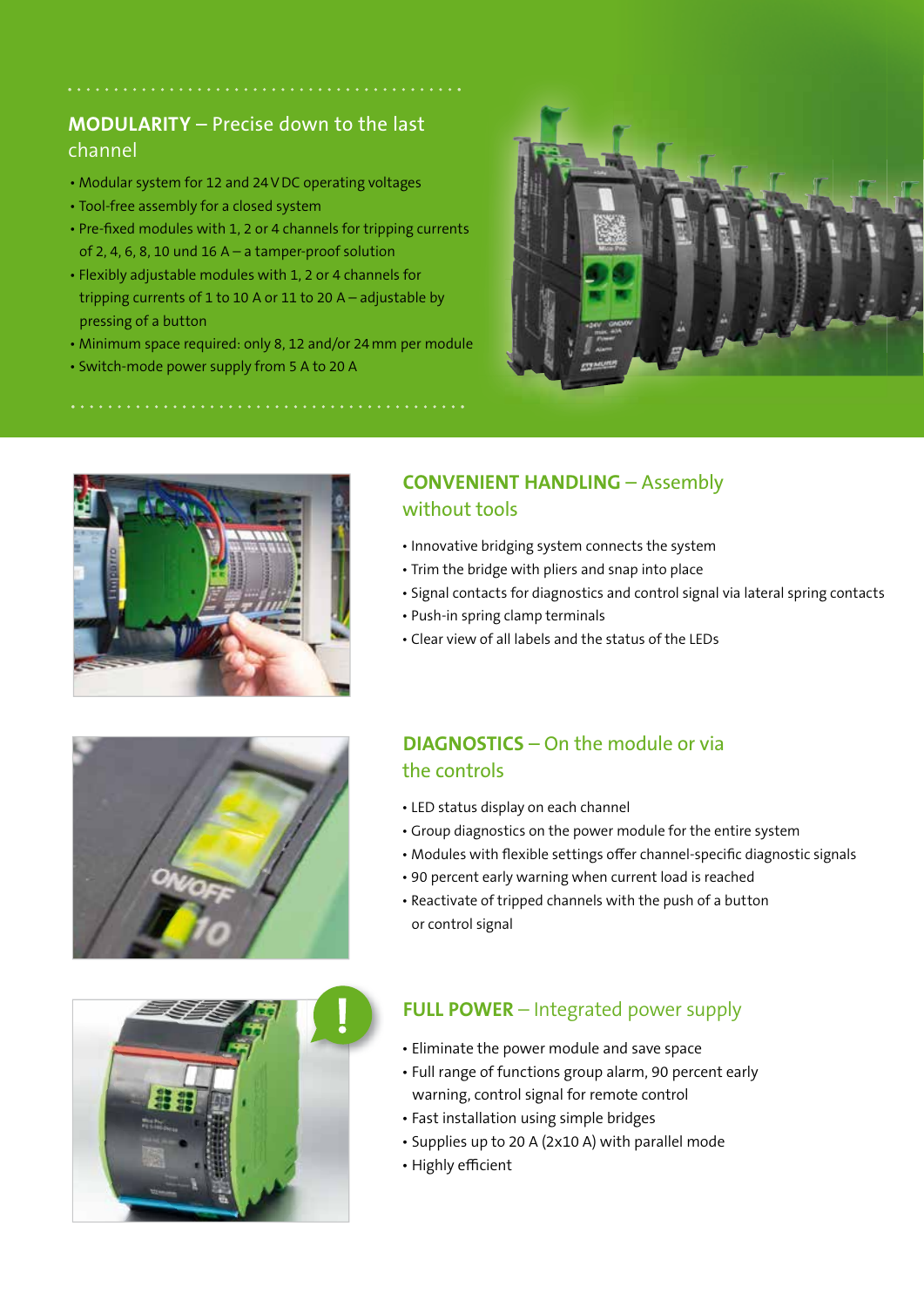

#### **PRACTICAL FUNCTIONS IN THE DETAILS**

- Monitoring of channel currents of up to 20 A in a modular system
- Perfect protection for M12-power cordset (L-coded)
- Optimum label options to keep the control cabinet layout clear and simple
- High inrush capacities of up to 30 mF per channel at full load
- Operation possible with 5 A power supply units
- Time delayed start of individual channels on multiple-channel modules to prevent current peaks



Mico Pro<sup>®</sup>

#### **FULL SELECTIVE INSTALLATION –**  in two levels

- Another Mico Pro station can be connected on a Mico channel with a tripping current of more than 10 A
- Fully selective shutdown, for example in a downstream control cabinet



#### **CHANNEL-PRECISE SWITCHING** – Replaces the coupling level

- Channel-specific switching function via a PLC signal on the flex modules
- Implementation of short switching frequencies (up to 10 Hz) as well as longer standby periods (e.g. for machine areas during non-production times)

#### **INTEGRATED** – Concept for potential distribution

- Connection options for +24 V and 0 V on every channel
- External terminals are now a thing of the past the 0 V/GND potential is now connected directly by Mico Pro
- Declutters installations, reduces the amount of wiring needed, saves space in the control cabinet
- Connection of up to 2 x 12 potentials with potential distributors possible